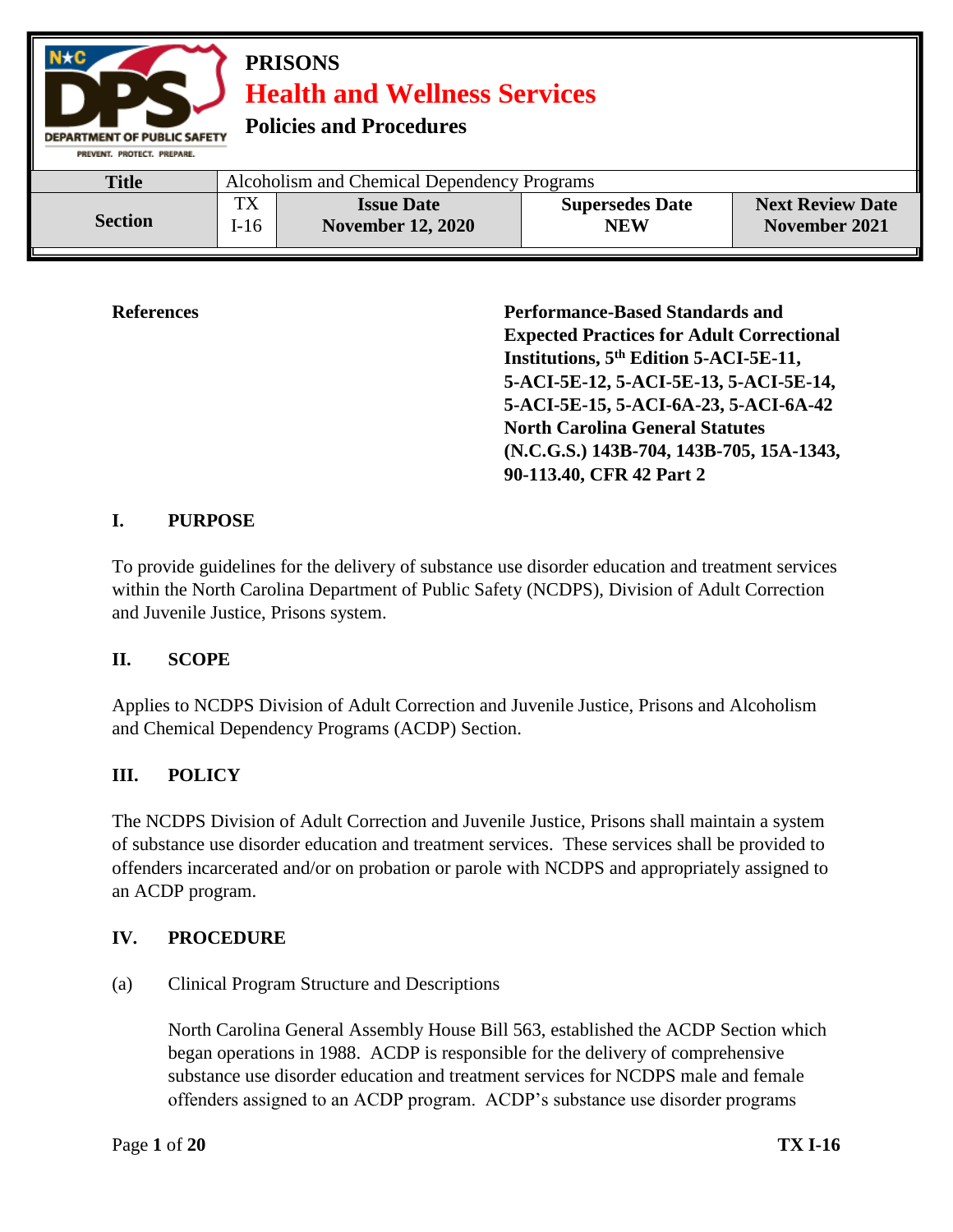| $N \star C$<br><b>PRISONS</b><br><b>Health and Wellness Services</b><br><b>Policies and Procedures</b><br><b>DEPARTMENT OF PUBLIC SAFETY</b><br>PREVENT, PROTECT, PREPARE, |                                             |                                               |                                      |                                          |  |
|----------------------------------------------------------------------------------------------------------------------------------------------------------------------------|---------------------------------------------|-----------------------------------------------|--------------------------------------|------------------------------------------|--|
| <b>Title</b>                                                                                                                                                               | Alcoholism and Chemical Dependency Programs |                                               |                                      |                                          |  |
| <b>Section</b>                                                                                                                                                             | TX<br>$I-16$                                | <b>Issue Date</b><br><b>November 12, 2020</b> | <b>Supersedes Date</b><br><b>NEW</b> | <b>Next Review Date</b><br>November 2021 |  |

address the offender's history of harmful involvement with alcohol or drug abuse and criminal thinking. The programming is based on cognitive-behavioral interventions and reflects "best practices" for intervention and treatment as established by the National Institute on Drug Abuse (NIDA).

(1) Program Structure Overview:

ACDP is inclusive of prison-based and community-based programs.

- (A) Prison-Based Programs: ACDP prison-based programs provide substance use disorder services to male and female incarcerated offenders within elected minimum and medium custody correctional facilities. G.S. § 143B-704 (d) mandated the Division to establish ACDP and G.S. § 143B-705 mandated that ACDP residential and program space be separate from the regular prison population.
- (B) Community-Based Programs: ACDP community-based programs provide substance use disorder services to male and female offenders on probation and parole. G.S. § 15A-1343(b3) mandated that participation of offenders (individuals on probation or parole) in a residential community-based program be based on a screening and assessment that indicate a chemical use disorder. After program participation eligibility has been determined by Treatment Alternatives for Safer Communities (TASC), the Probation/Parole Officer makes a recommendation to the Court or the Post-Release Supervision and Parole Commission for the offender to participate in a program. A judge or the Post-Release Supervision and Parole Commission may then order the offender's participation in an ACDP community-based program as a condition of their probation, postrelease or parole. ACDP operates two community-based facilities:
	- (i) DART Cherry: a 90-day substance use disorder residential treatment facility in Goldsboro, NC providing services to male offenders on probation, post-release and parole.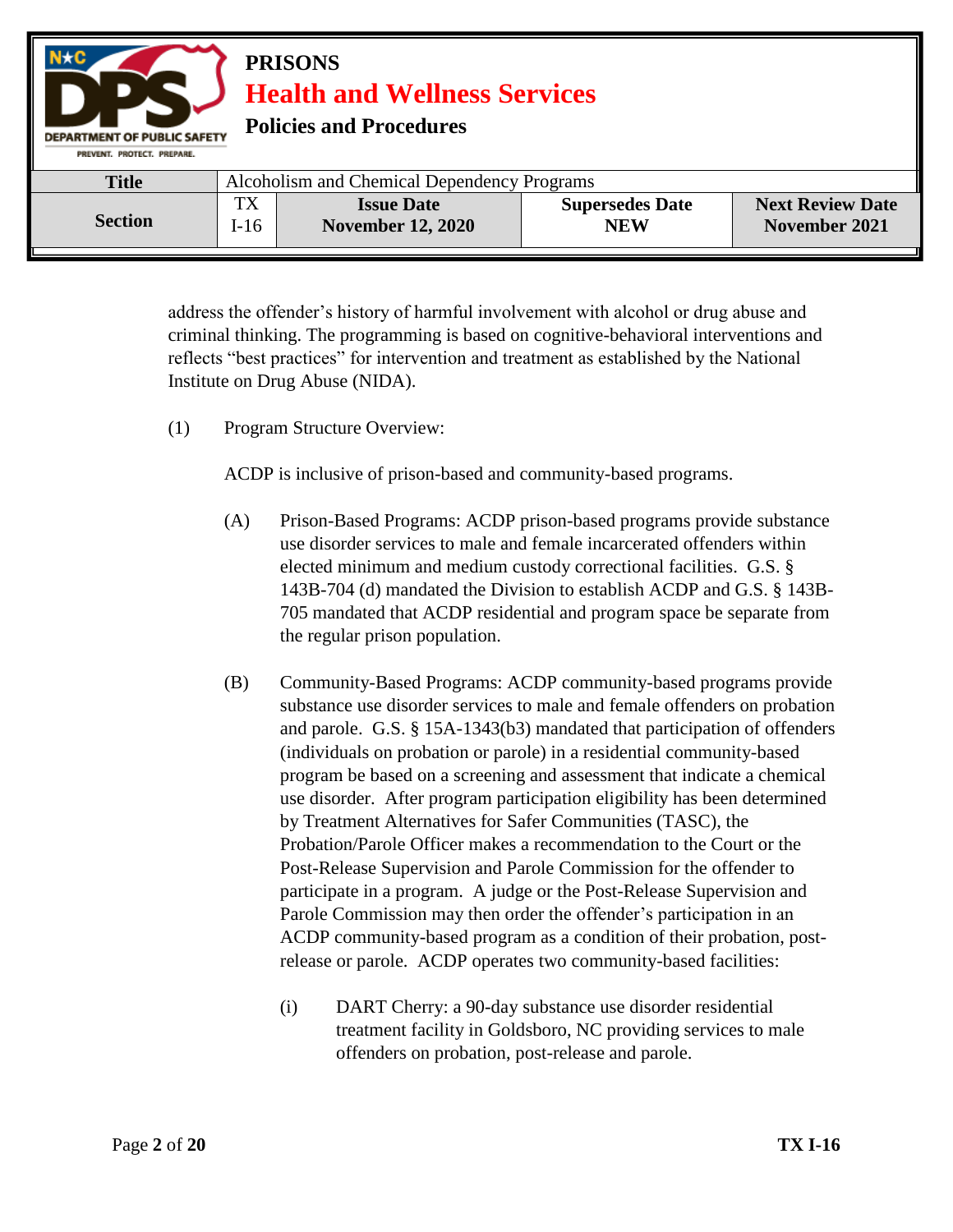

- (ii) Black Mountain Substance Abuse Treatment Center for Women: a 90-day substance use disorder residential treatment facility in Black Mountain, NC providing services to female offenders on probation, post-release and parole.
- (2) ACDP Mission, Vision and Philosophy Program Descriptions
	- (A) Mission: To provide effective leadership, planning, administration, and coordination for correctional chemical dependency treatment, recovery, and continuing care programs and services; to meet or exceed approved and professional standards; and document client and program performance.
	- (B) Vision: We envision our organization delivering effective and comprehensive correctional chemicaldependency programs and services with professionalism, honesty, and integrity to offenders with alcohol and drug problems. We see a committed, well-prepared,competent, diverse, and loyal staff that are afforded opportunities to achieve their personal and professional goals. We will collaborate with all our stakeholders to provide opportunities for successful recovery and community reintegration, which enhance citizenship and public safety.
	- (C) Philosophy:
		- (i) Alcoholism and chemical addiction are progressive diseases.
		- (ii) Offenders who suffer from these diseases deserve to be treated with the same dignity as those who suffer from any other disease.
		- (iii) Treatment is about discovery; learning about the disease and the Tools needed for recovery.
		- (iv) Offenders benefit from programs reflecting "best practices" for intervention and treatment as established by the National Institute on Drug Abuse (NIDA) and the Substance Abuse and Mental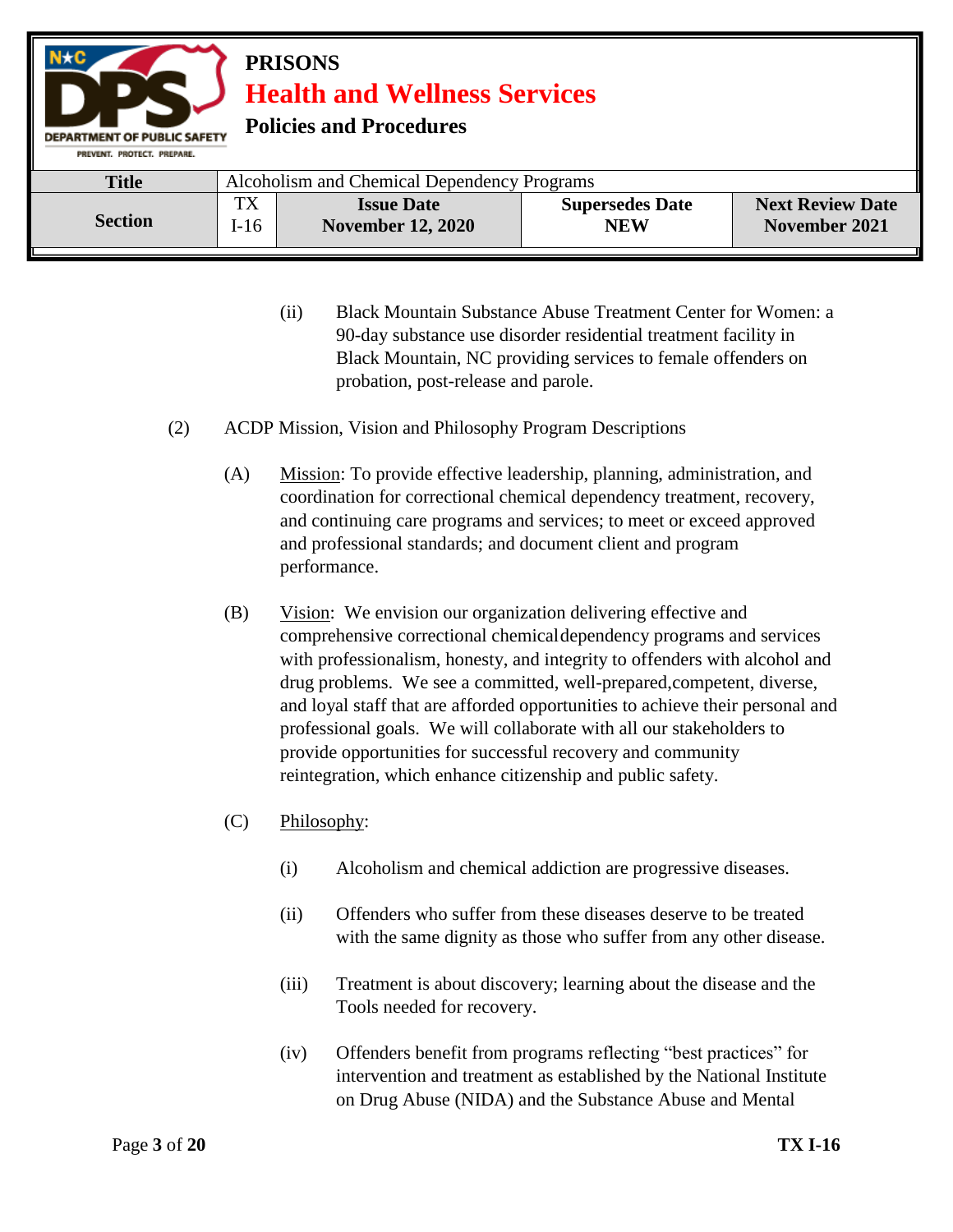

Health Services Administration (SAMHSA).

- (v) Offenders benefit from programs based on proven Cognitive-Behavioral Interventions which challenge criminal thinking and confront the abuse and addiction processes as identified by program participants.
- (vi) Treatment results in the reduction of negative choices and consequences.
- (vii) The goal of treatment is a well-adjusted, rehabilitated individual who is capable of functioning in all life areas without the use of alcohol or drugs.
- (3) Program Descriptions
	- (A) Treatment Modalities
		- (i) Intensive Outpatient Programs (IOP): IOP programs deliver a daily minimum of three hours of "core curriculum" and three hours of electives such as homework assignments, four or five days per week. All IOP programs provide substance use disorder education sessions, individual and group counseling sessions and skill development sessions. This model is distinguished by a view of substance use as a disorder of the whole person, involving problems with behavior, attitudes, and management of emotion. Principles of cognitive behavioral interventions are the foundation of the core curriculum. This comprehensive approach utilizes a continuum of services and allows for individualized treatment planning in response to the needs of the persons served.
		- (ii) Modified Therapeutic Communities (MTC): MTC programs are set in a highly structured residential environment, in which the primary goals are the treatment of substance use disorders and the fostering of personal growth leading to personal accountability. In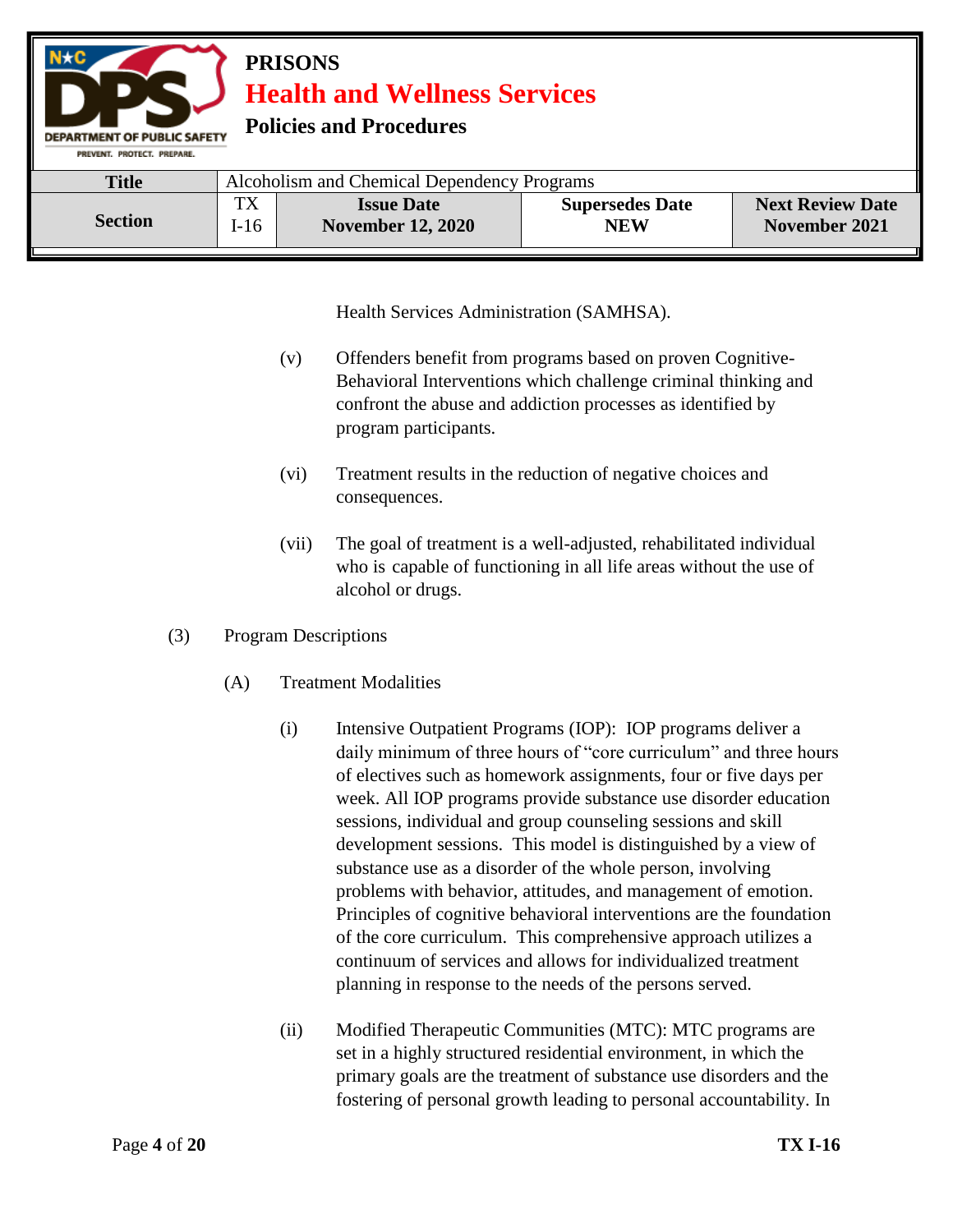

addition to the treatment activities outlined in the intensive outpatient section above, the MTC uses community-imposed consequences and earned privileges as part of the recovery and growth process. The program uses therapeutic duty assignments to promote community membership, social functioning, daily living skills, individual self-esteem, responsibility, vocational development, and/or employability.

- (4) Treatment Levels
	- (A) Intermediate IOP 90 days of treatment
	- (B) Long-term IOP 4 to 12 months of treatment
	- $(C)$  Community Residential Treatment for Males MTC 90 days
	- (D) Community Residential Treatment for Females 90 days
- (5) Prison-Based Program Plan and Client Handbook

Each prison-based program shall maintain a Program Plan and Client Handbook that represents an overview of the treatment program by providing an organized description of all the program components. It also identifies available resources and serves as an operating procedure for the delivery of services. Contents of the Program Plan and Client Handbook includes, but are not limited to, location, program code, capacity, contact information, days and hours of operation, treatment schedule, program nature, program rules/expectations, and staffing configuration/duties.

(6) Community-Based Facility Standard Operating Procedures and Resident Handbook

The Standard Operating Procedures and Resident Handbook represent an overview of the treatment program by providing an organized description of all the program components. It also identifies available resources and serves as an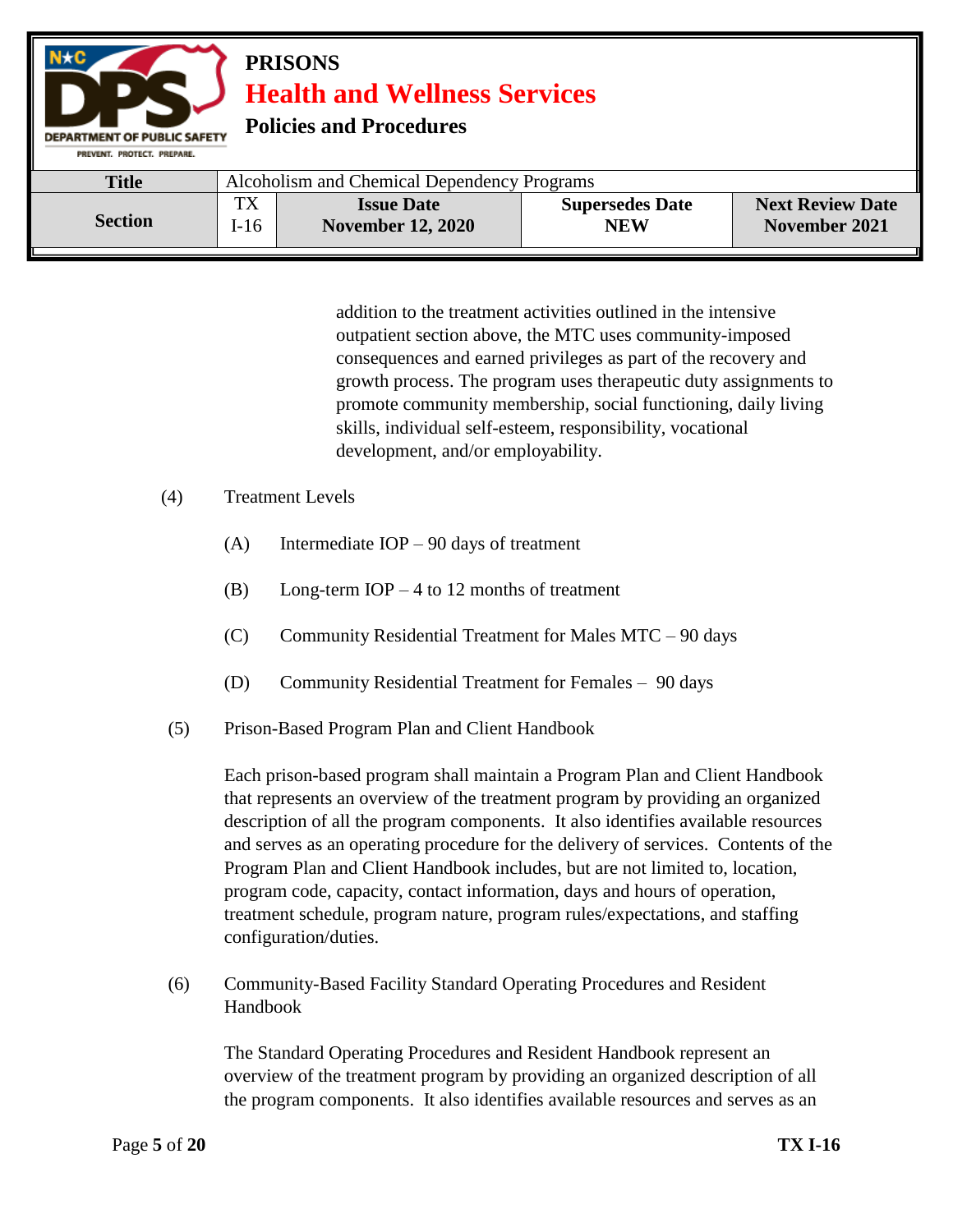

operating procedure for the delivery of services. Contents of the Standard Operating Procedures and Resident Handbook includes, but is not limited to, days and hours of operation and treatment schedule, program nature, program rules/expectations, staffing configuration/duties.

(b) Clinical Program Goals

ACDP understands all program participants are unique individuals and present at their own stage of change in regard to what they want to accomplish while participating in the treatment episode. As part of treatment planning, a discussion between the offender and counselor shall result in a treatment plan that includes goals that are unique to the offender. The offender-centered approach values specific goals the offender desires and specific goals identified by the counselor.

ACDP has three universal tasks, defined as the "nature and goals" of all programming:

- (1) Identification of the problem: This starts the process of treatment. Here, the offender begins to look at patterns of substance use. The focus is when, where, with whom, how much, how often, and which specific substances were used.
- (2) Understanding the consequences of using: This causes the offender to confront how use of substances has affected self, family, important relationships, and the community.
- (3) Initiating and maintaining behavioral change: This is the final stage of treatment. Here the offender begins to experiment with new ways of managing life without the use of substances. This task is characterized by demonstrating new methods, which are practiced repeatedly in order to integrate them into their new drug, alcohol, and crime-free lifestyle.
- (c) Administration Organization and Management

The purpose of this section is to identify organizational structure and the responsibilities of each position.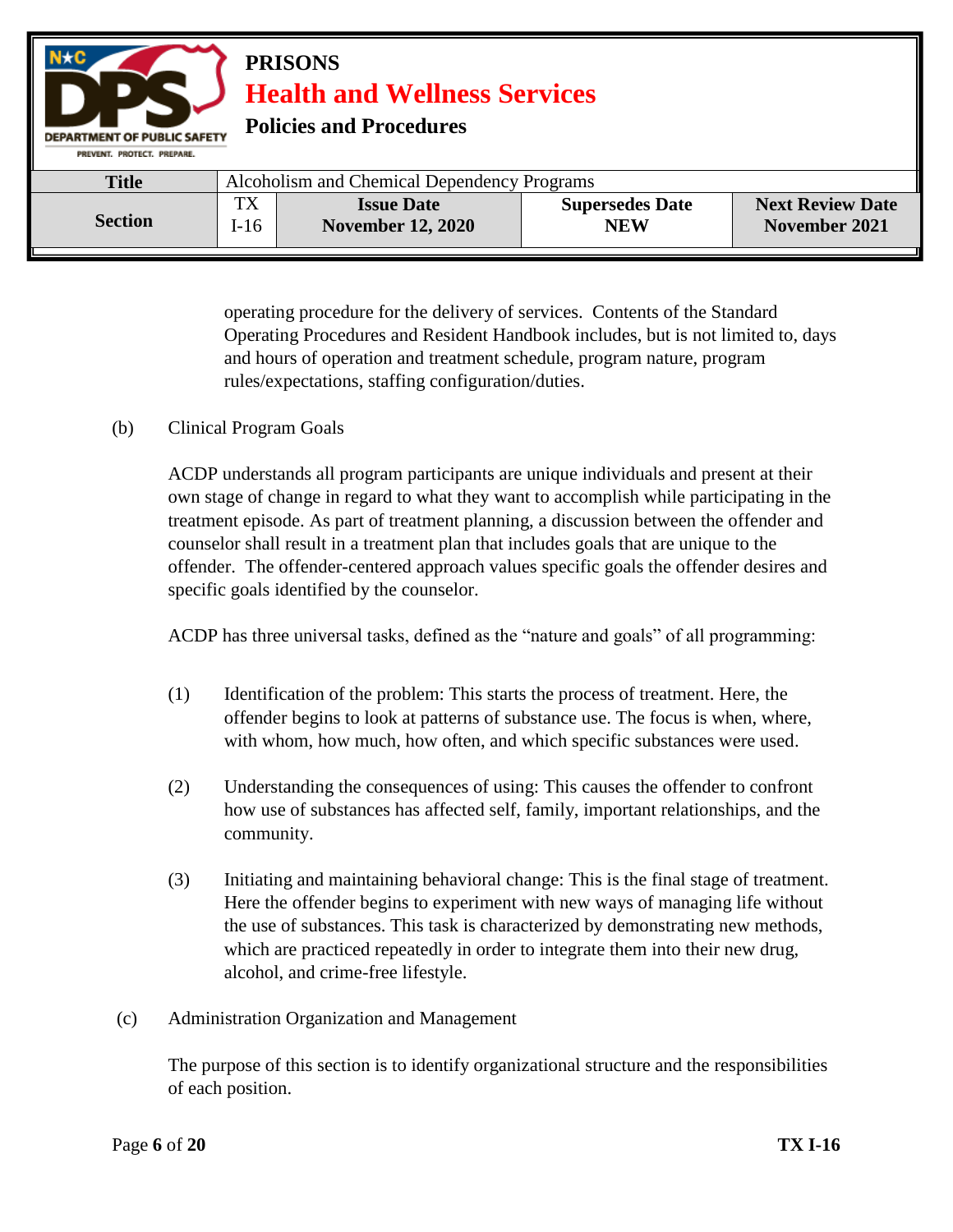

- (1) ACDP is a Section of the NCDPS Division of Adult Correction and Juvenile Justice, Prisons and reports directly to the Director of Behavioral Health within Health and Wellness.
- (2) Section Chief Responsibilities Develop, administer, and coordinate all substance use disorder programs, grants contracts, and related functions. Development and maintain working relationships and agreements with agencies and organizations that will assist in program operations and enhancements.
- (3) Clinical Director Responsible for the clinical integrity of ACDP programs by coordinating work efforts of the Clinical Development Team encompassing training, supervision, quality assurance and process improvement.
- (4) District Managers Responsible for the overall daily operations of the prisonbased programs through the direct supervision of the Substance Abuse Program Coordinators.
- (5) Community–Based Facility Managers Responsible for the daily operations of the community-based residential substance use disorder facilities through the direct supervision of program director/coordinators, inclusive of the treatment programming, maintenance, medical, mental health, and food services.
- (6) Administrative Services Manager Responsible for ACDP's personnel, purchasing functions, and budget monitoring.
- (7) Quality Assurance Specialist Responsible for developing processes that assist ACDP in the accomplishment of identified goals and objectives. The development and implementation of processes to collect, analyze, and evaluate data to improve treatment services; the efficiency of resource use; and to assist in determining training and operational needs.
- (8) Certified Clinical Supervisors Responsible for providing ACDP with a formal process of professional support and learning which enables individual clinicians to develop knowledge and competence to meet ethical, professional, and bestpractice standards.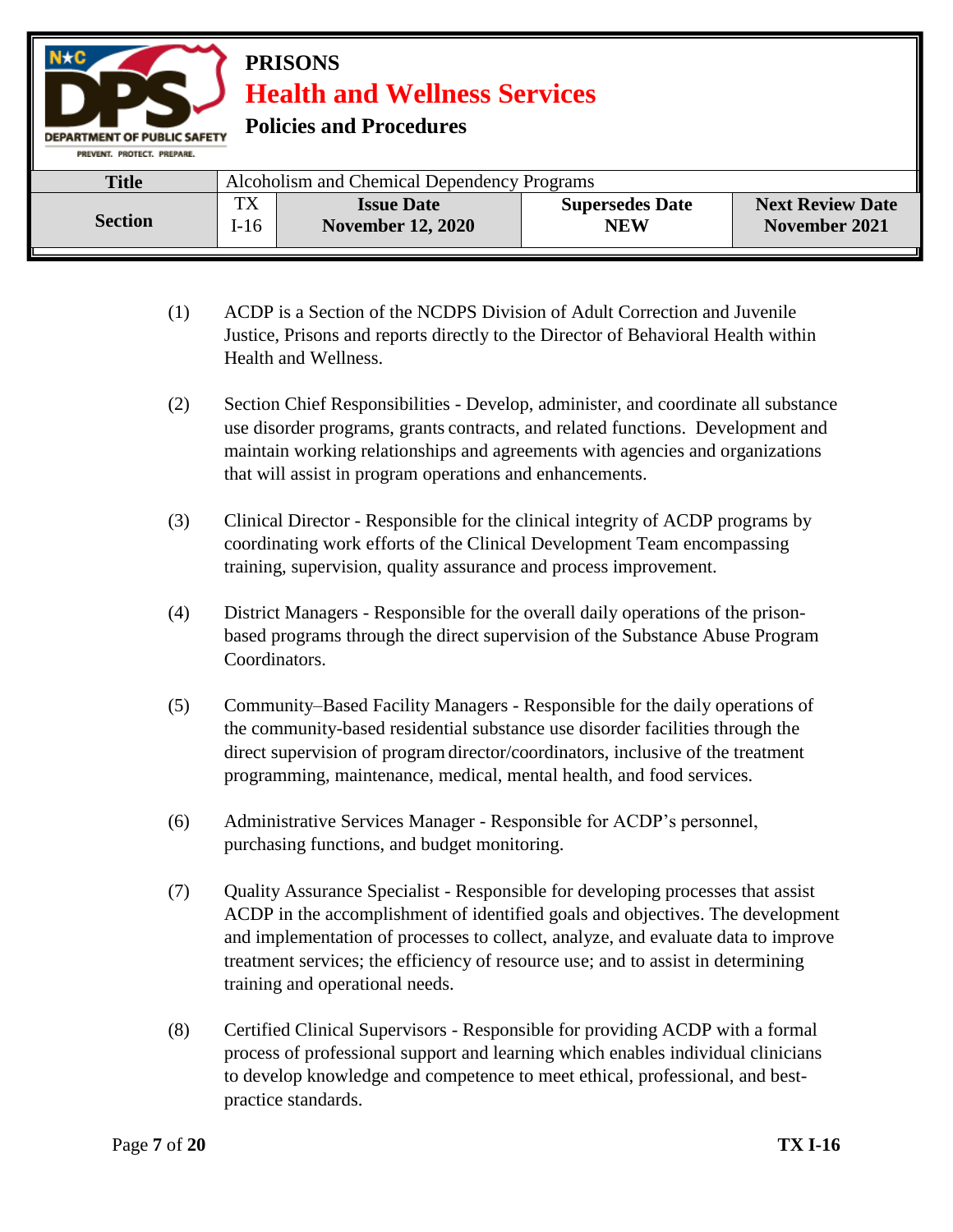

- (d) Clinical Program Staffing
	- (1) ACDP provides services, which require employing specialized personnel to deliver substance use disorder services. The Office of State Human Resources establishes the position descriptions and standards for each category of job classifications utilized within ACDP's program structures.
	- (2) ACDP shall identify the job classifications and the essential job functions of ACDP clinical staff.
	- (3) Job Classifications
		- (A) Section Chief
		- (B) Clinical Director
		- (C) District Manager
		- (D) District Program Manager/Clinical Supervisor
		- (E) Facility Manager
		- (F) Facility Program Director/Coordinator/Clinical Supervisor
		- (G) Certified Clinical Trainer
		- (H) Program Coordinator
		- (I) Counselor-Clinical
		- (J) Clinical Social Worker (DART Cherry)
		- (K) Substance Abuse Counselor
		- (L) Substance Abuse Worker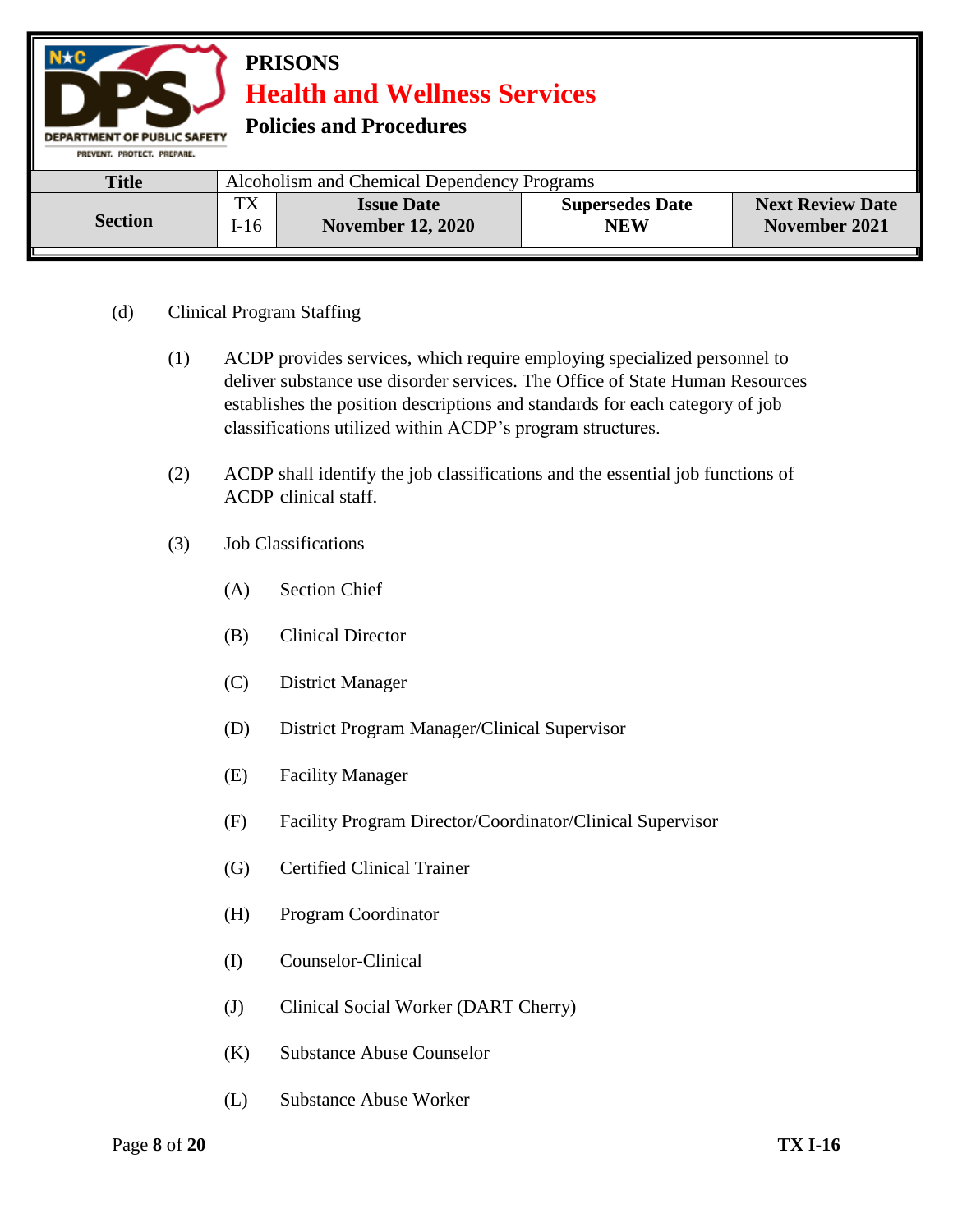

- (e) Program Organization and Management
	- (1) ACDP shall identity the organizational and management structure of programs.
	- (2) Program Organization and Management:
		- (A) The community-based Substance Abuse Program Director/Coordinators and the Substance Abuse Counselor-Clinicians are responsible for the oversight of the substance use disorder program activities.
		- (B) The prison-based Substance Abuse Program Coordinators are responsible for the daily operation of the program including the supervision of personnel and program activities.
		- (C) The Substance Abuse Counselor is responsible for the delivery of all substance use disorder treatment services.
		- (D) The Substance Abuse Worker is responsible for monitoring the daily operations and maintaining the safety and security of the building/floor of the community-based facility as assigned by the Substance Abuse Program Coordinator.
- (f) Access to Program Services

ACDP establishes the criteria by which an offender gains access to ACDP services.

- (1) Prison-Based Programs Eligibility Criteria
	- (A) The offender shall meet one or more of the following:
		- (i) Court recommendation/referral for substance use disorder treatment.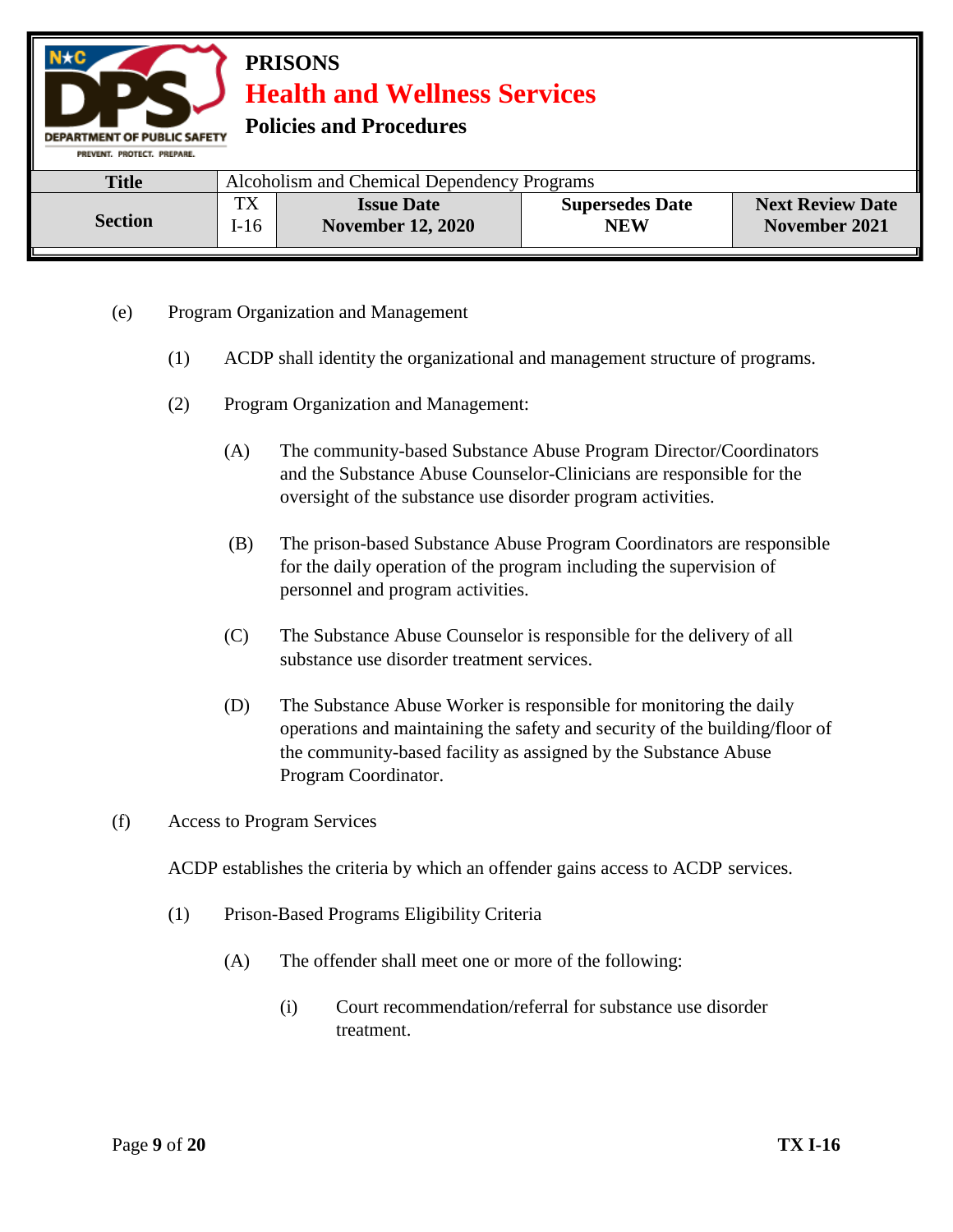

- (ii) A Substance Abuse Subtle Screening Inventory (SASSI) score of 3 or above, out of a possible score of 1 through 5.
- (iii) A documented history of primary substance use problems.
- (iv) A mild, moderate, or severe problem with substance use.
- (B) The offender shall meet all the following:
	- (i) At least 18 years old.
	- (ii) In minimum or medium custody.
	- (iii) Have a SASSI score of 3 or above for intermediate program placement. Have a SASSI score of 4 or 5 for long-term program placement. Depending on treatment bed and offender availability, SASSI scores of 3 may be considered for long-term program placement and SASSI score of 4 or 5 may be considered for intermediate program placement.
	- (iv) Meet at least one of the criteria above.
	- (v) Have a recommended Wide Range Achievement Test (WRAT) reading level of 3.0 or above.
	- (vi) Can speak and understand English.
	- (vii) Have no active detainers.
	- (viii) Any offender who meets the eligibility criteria for the program but is also classified as developmentally disabled or handicapped shall be eligible for the program provided their limitations shall not hinder their understanding or participation in the program.
	- (ix) For long-term program placement, offenders must have a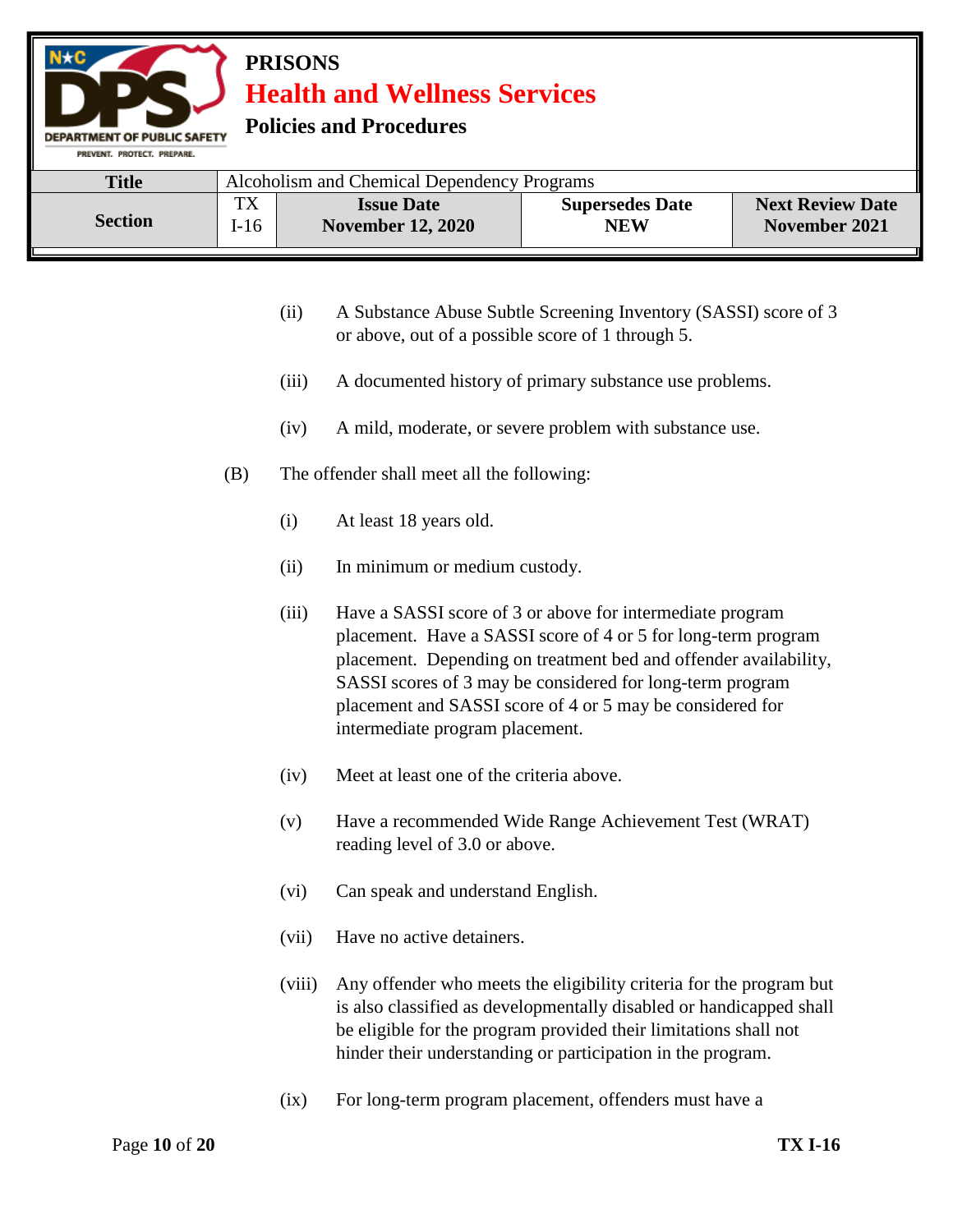

minimum of four months and up to a maximum of twelve months before parole eligibility or release days. However, offenders shall be identified when they have a minimum of nine months and up to a maximum of eighteen months remaining before their projected release or parole eligibility dates. This will help guarantee assignment to the program for the required minimum and maximum amount of time.

- (2) Community-Based Programs Eligibility Criteria
	- (A) The court may order participation in a community-based program as a condition of probation or the Post-Release Supervision and the Parole Commission may order participation as a condition of parole or postrelease supervision. G.S. § 15A-1343(b3) mandates that participation of probationers in a residential program must be based on a screening and assessment that indicate a substance use disorder.
	- (B) Community Corrections targets offenders convicted of a DWI Level 1 or 2, substance use disorder offenders 18 years of age or older; or offenders required to participate in a community-based program as a result of the violation process.
	- (C) The Probation/Parole Officer submits a request to Treatment Accountability for Safer Communities (TASC) for a screening and assessment:
		- (i) Upon the receipt of a probation judgment/modification or parole/post-release conditions or modifications ordering the offender to participate in the community-based program; or
		- (ii) When a probation or post-release and parole violation staffing results in an ACDP community-based program recommendation.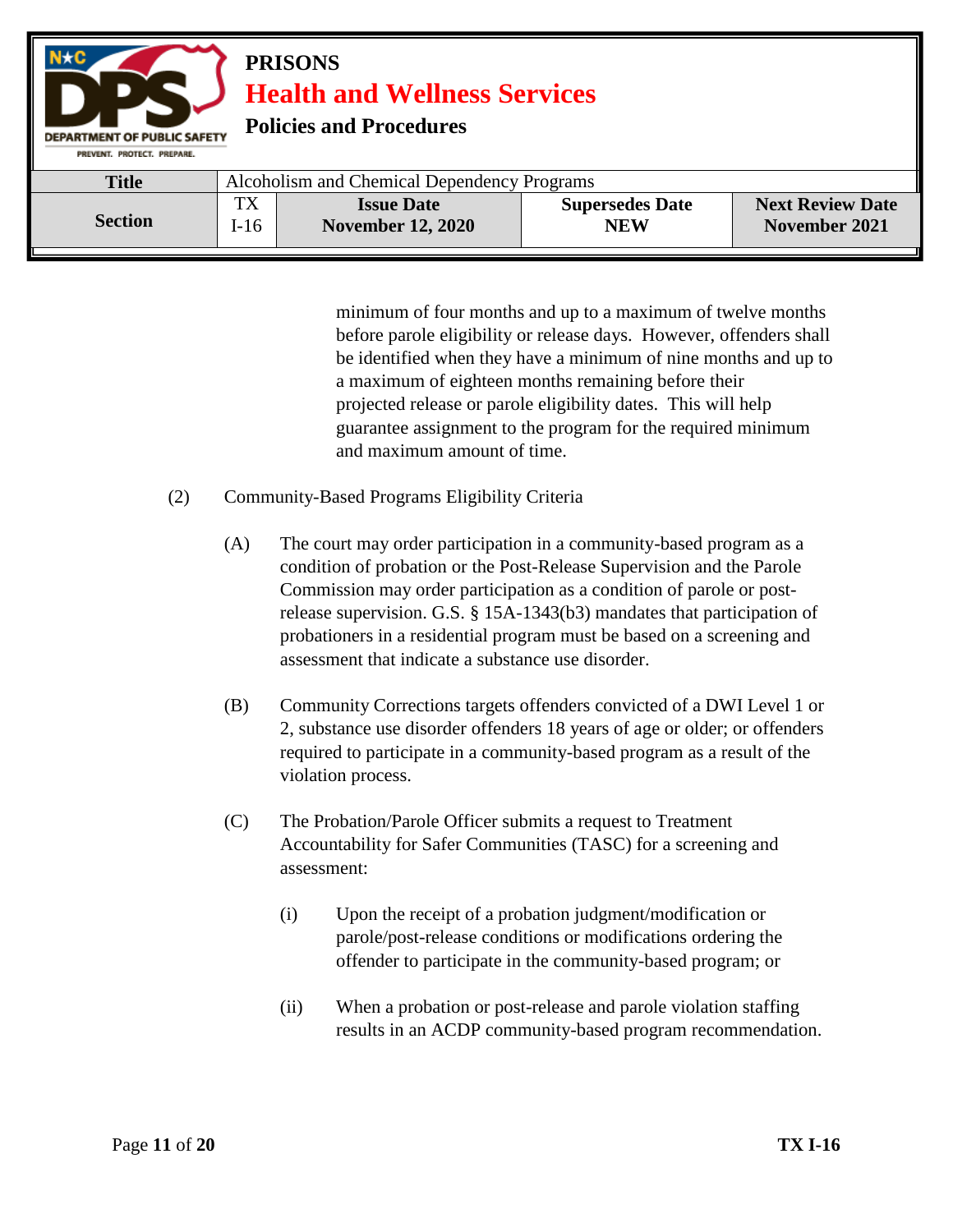

### (g) Clinical Operations

(1) Screening

ACDP shall maintain a screening criterion process for determining an offender's eligibility for admission to ACDP services, to include:

- (A) The Substance Abuse Subtle Screening Inventory (SASSI) is the primary screening tool utilized to determine eligibility and appropriateness for ACDP prison-based services.
- (B) The Addictions Severity Index is an assessment tool used by Treatment Accountability for Safer Communities (TASC) to determine eligibility and appropriateness for ACDP community-based services.
- (2) Intake

ACDP shall maintain an intake process as it is an extension of the screening process and is the point at which the decision to admit an offender to an ACDP program is formalized. The intake function is designed to take place on the first day the offender presents for clinical services. During the intake process, ACDP staff shall review with the offender the documentation and forms requiring signature for admission into an ACDP program. ACDP staff ensures the offender understands any documentation/forms signed and answers the offender's questions about the program.

(3) Orientation

ACDP shall maintain an orientation process that shall include all new admissions to programs and shall provide each participant with a program overview inclusive of program operations, schedules, and initial treatment goals.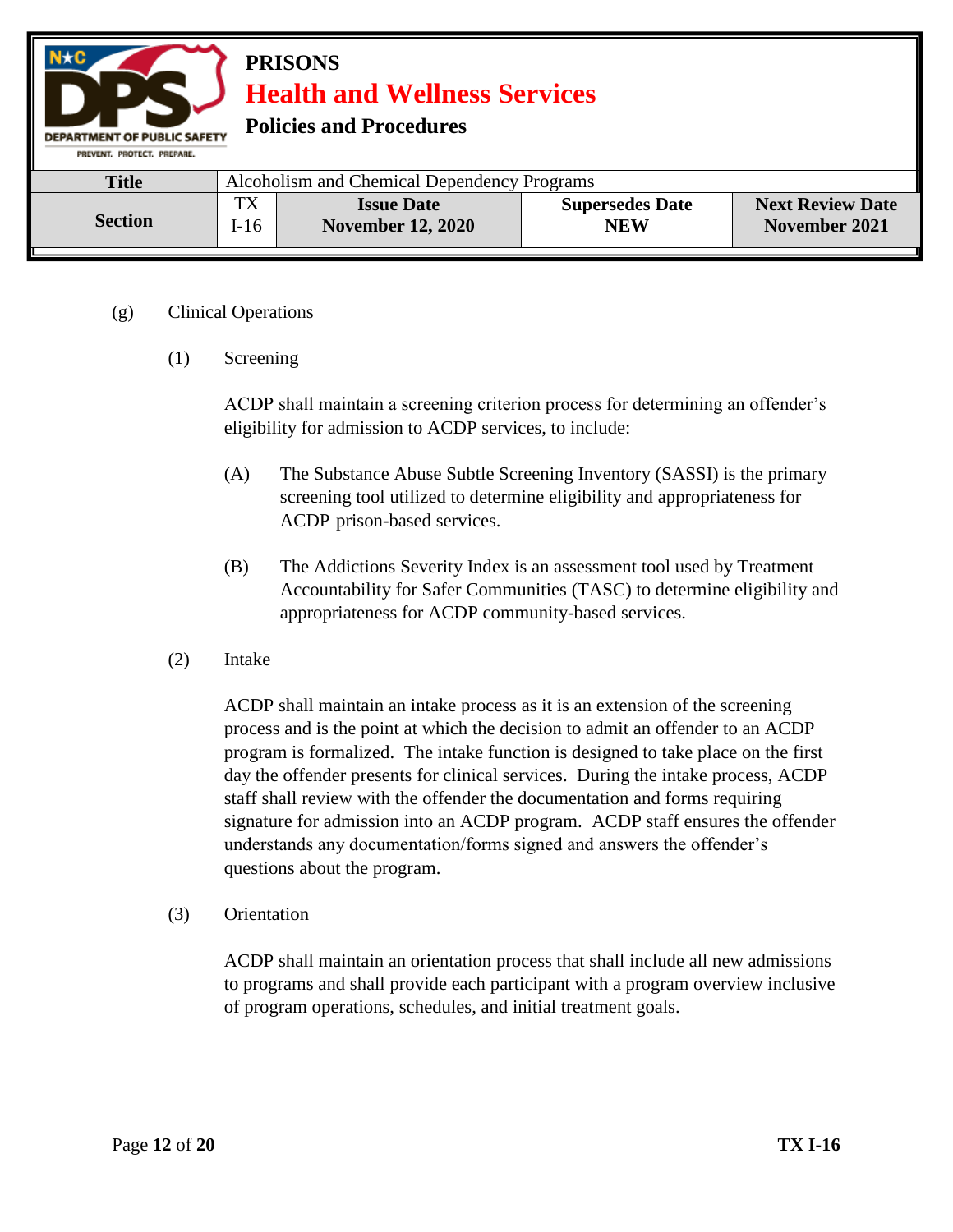

### (4) Reports and Record Keeping

ACDP maintains a process that outlines the requirements of all ACDP documentation standards. Staff shall chart the results of the assessments, treatment plans, progress notes, ACDP aftercare plans, discharge summaries, and other related data in the client/resident record. Two separate but concurrent records are maintained on all program participants, the ACD on the Web electronic database and a hardcopy paper record:

- (A) The ACD on the Web electronic database is maintained, stored, and retained in the Department of Public Safety's secured Management Information Services (MIS) system.
- (B) The hardcopy paper records are maintained within the program to store required treatment information. The ACD on the Web electronic database does not allow the scanning of documents into the system. For this reason, ACDP maintains a separate but concurrent hardcopy paper record to store documents that require acknowledgment signatures.
- (C) The ACD on the Web electronic database and the hardcopy paper records shall be periodically reviewed by management staff and program supervisors.
- (5) Assessment

Clinical staff shall use an ACDP approved assessment to conduct client/resident assessments. The assessment is a clinical gathering of an offender's history in most life areas. The assessment process evaluates an individual's strengths and challenges; problems and needs; relapse and/or recidivism potential; impact on family and/or community, trauma issues; and is used to develop and produce the Master Treatment Plan. The assessment results assist the clinician and the offender in determining the primary areas of focus during the treatment episode and the areas to be deferred and addressed later. Information documented in the assessment includes, but is not limited to, legal and criminal history, education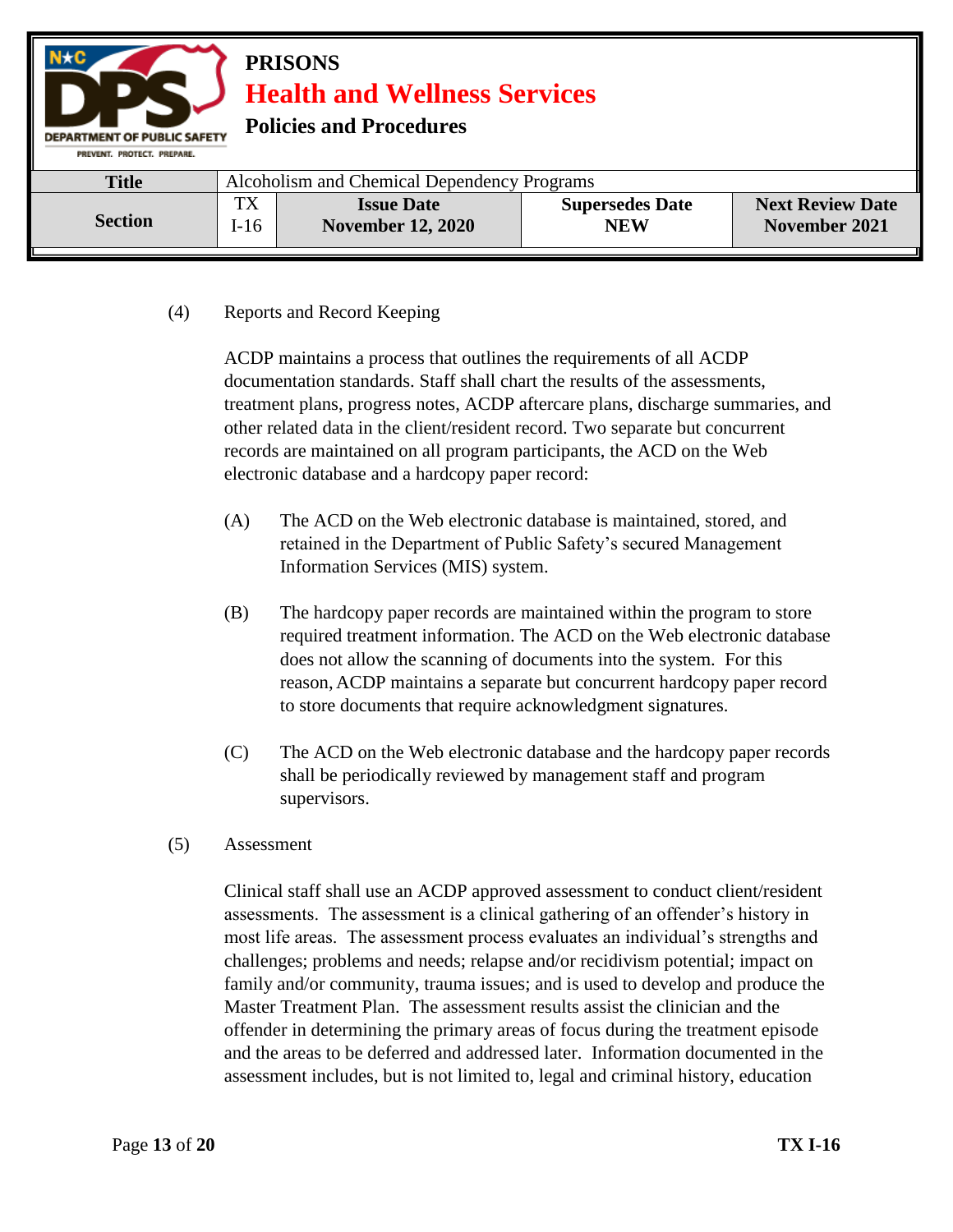| Alcoholism and Chemical Dependency Programs<br><b>Title</b><br>TX<br><b>Next Review Date</b><br><b>Supersedes Date</b><br><b>Issue Date</b><br><b>Section</b> | $N \star C$<br><b>PRISONS</b><br><b>Health and Wellness Services</b><br><b>Policies and Procedures</b><br><b>DEPARTMENT OF PUBLIC SAFETY</b><br>PREVENT, PROTECT, PREPARE, |        |                          |            |               |  |
|---------------------------------------------------------------------------------------------------------------------------------------------------------------|----------------------------------------------------------------------------------------------------------------------------------------------------------------------------|--------|--------------------------|------------|---------------|--|
|                                                                                                                                                               |                                                                                                                                                                            |        |                          |            |               |  |
|                                                                                                                                                               |                                                                                                                                                                            | $I-16$ | <b>November 12, 2020</b> | <b>NEW</b> | November 2021 |  |

and employment history, family and social relationships, substance use history and diagnosis, and medical and psychiatric history.

- (6) Treatment Planning
	- (A) ACDP shall maintain a standard by which the counselor and the offender identify and rank problems, agree upon intermediate and long-term goals, and decide the treatment methods and resources to be used. All offenders shall have a written treatment plan. The treatment plan is a collaborative effort between the offender and counselor; is developed from the assessment; and embraces the importance of offender treatment matching. The treatment plan should address not only the need for rehabilitation, but also for "habilitation". Rehabilitation emphasizes the return to a way of life previously known and forgotten or rejected; habilitation is the offender's socialization into a productive and responsible way of life. Information documented in the Treatment Plan includes, but is not limited to, current and relevant issues; goals, objectives, and interventions to include culturally sensitive goals and objectives; and timeframes.
	- (B) Treatment Plan Timeframes:
		- (i) Initial Treatment Plan: The initial treatment plan is incorporated into the Treatment Participant Expectations Agreement form and is completed during the intake process within one (1) working day of admission.
		- (ii) Master Treatment Plan: Complete within one (1) working day of conducting the common assessment.
		- (iii) Master Treatment Plan Review: Master treatment plans shall be reviewed every 30 days and the review process shall be documented in a treatment note.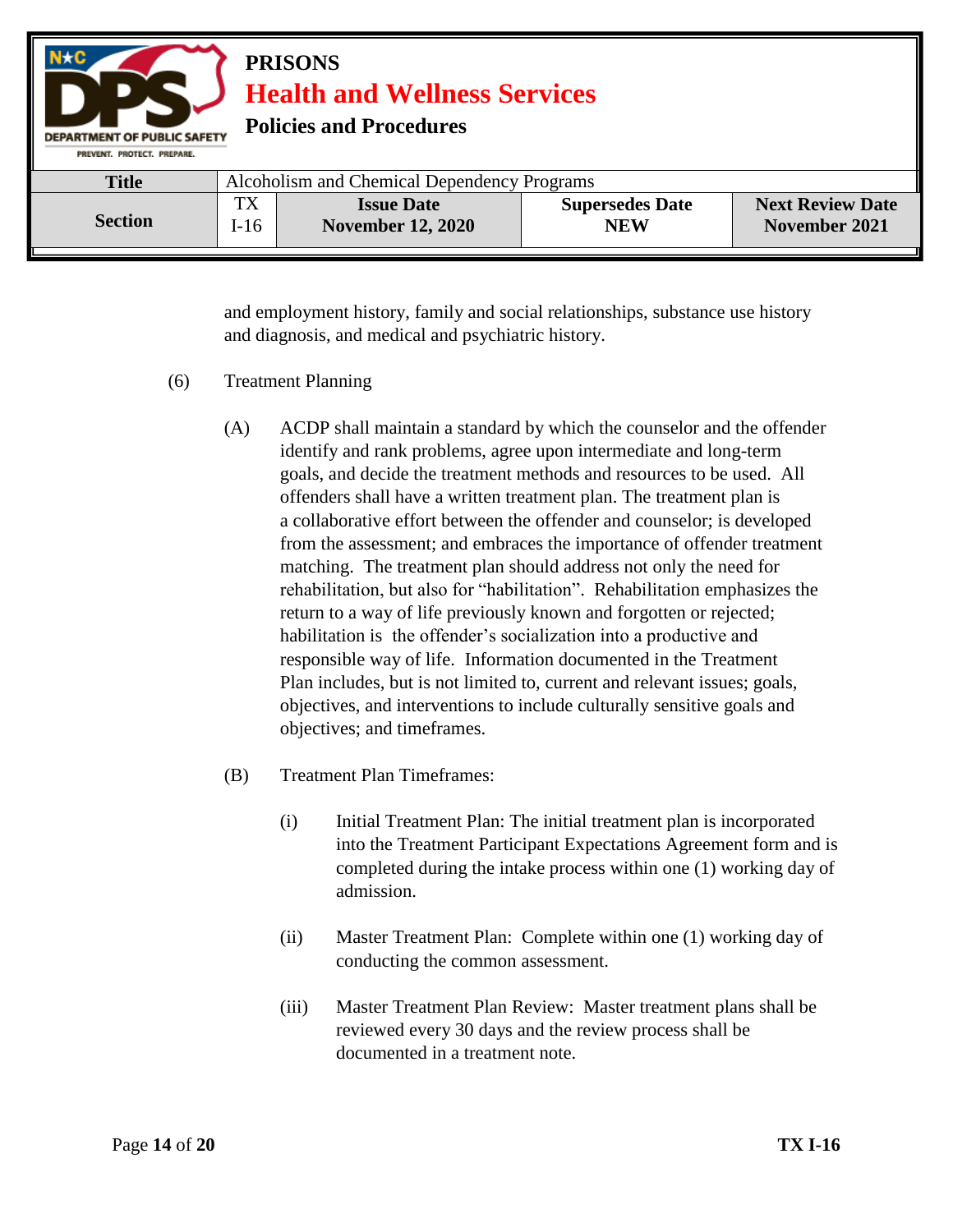

# (7) Counseling

- (A) ACDP shall maintain a process of providing therapeutic guidelines for implementing the counseling skills that will assist in the exploration of a problem, its ramifications, attitudes, feelings, and alternative solutions in decision making/problem solving.
- (B) ACDP utilizes drug education, individual, group, relapse prevention, and skill building sessions, as well as other behavioral interventions to assist the offender in achieving treatment plan objectives. ACDP recognizes cognitive behavioral interventions as the counseling foundation for all ACDP counseling services.
- (8) Case Management

ACDP shall maintain a central process for organizing activities that bring services, agencies, and resources together for achieving established goals. All program participants receive case management services as a collaborative effort between ACDP, NCDPS/Prisons, the Division of Community Corrections and appropriate community agencies to coordinate services for offender care.

(9) Crisis Intervention

ACDP shall maintain a process to ensure program staff adhere to NCDPS/Prisons and Community Corrections policy and established procedures when responding to treatment participant's needs during acute emotional and/or physical distress.

(10) Client/Resident Education

ACDP shall maintain a process using a variety of methods for providing the most accurate and current information to individuals and groups regarding the use and addiction process associated with alcohol and drug use. This information concerning methods, services, and resources is used to assist in the treatment of individuals with a substance use disorder.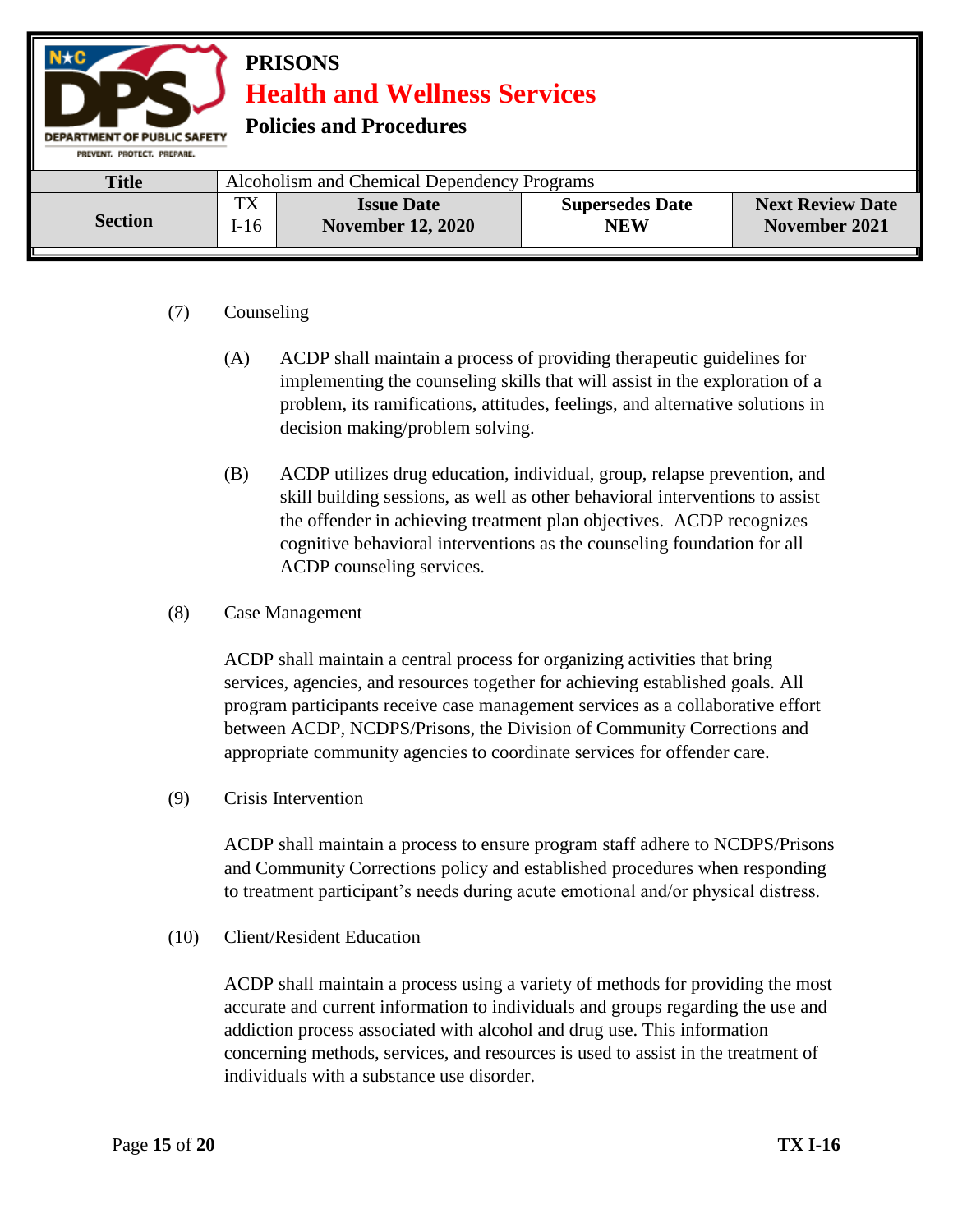

### (11) Medication Assisted Treatment

ACDP shall maintain a process for providing the most accurate and current information to individuals and groups regarding Medication Assisted Treatment (MAT). ACDP recognizes the value of MAT and works directly with Health Services/Behavioral Health and other stakeholders in the delivery of available MAT programming.

- (12) Transition/Referral/Discharge
	- (A) ACDP shall maintain a transition/referral/discharge process that occurs when the offender has completed his or her treatment goals and coursework over a specified time period or when the offender is removed from the treatment program. This process ensures program compliance and integrity; the expeditious discharge of offenders; and facilitates the offender's removal or transfer out of the program housing area.
	- (B) Transition/referral/discharge planning discussions are utilized to identify aftercare needs. Prison-based program case management services are coordinated with the NCDPS/Prisons assigned case manager. Community-based program case management services are coordinated with the facility's assigned Probation/Parole Officer.
	- (C) The transition/referral/discharge process shall include pre-release and transition services, development of an ACDP Aftercare Plan, entering of the discharge reason code, entering of the discharge note, and the completion of the Discharge Summary.
- (13) Consultation with Other Professionals

ACDP shall provide a framework for linking ACDP staff and other internal and external professionals to assure the delivery of comprehensive quality care for the offender. All ACDP staff shall practice within their area of professional expertise and shall communicate or consult with appropriate resources to ensure effective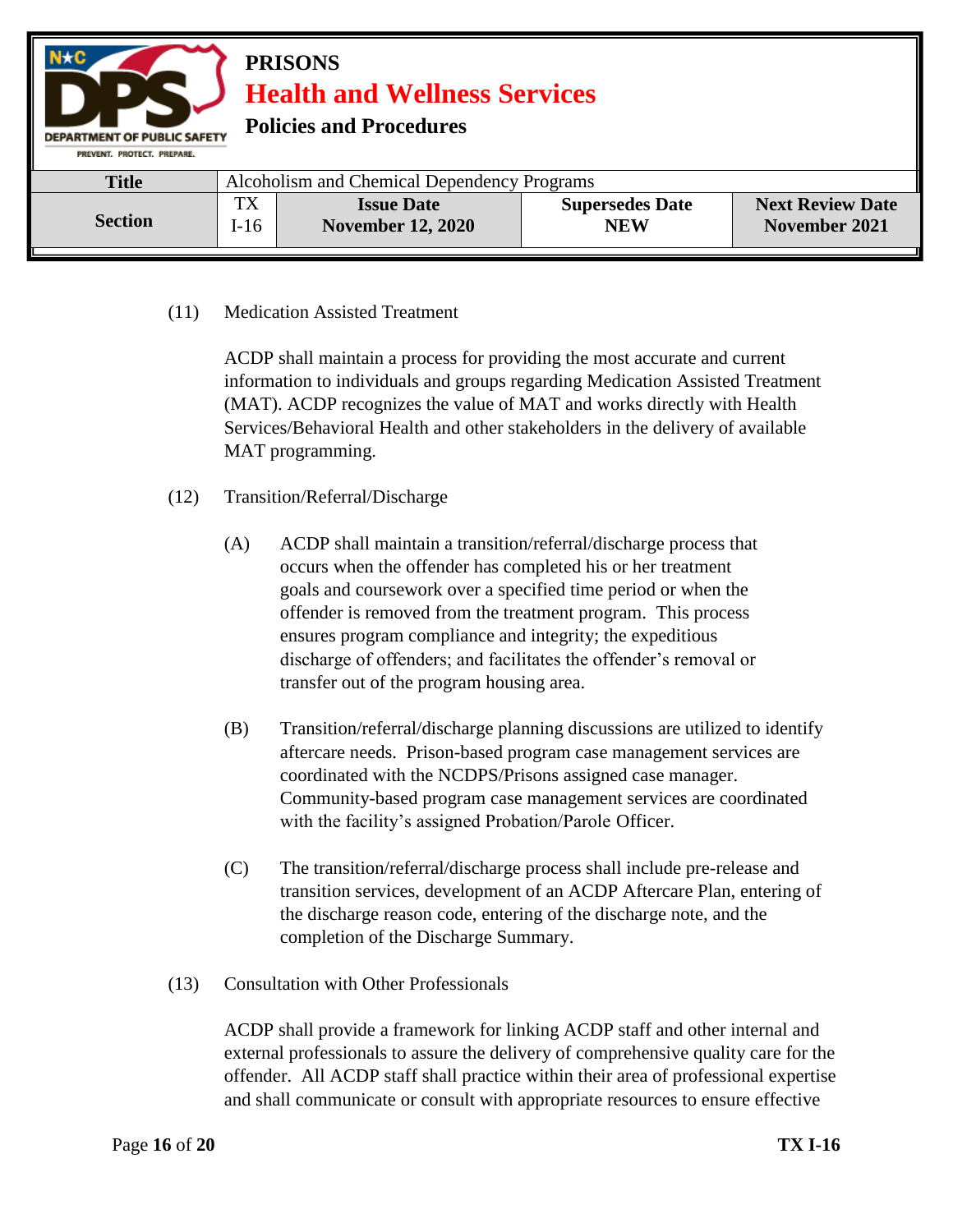| $N \star C$<br><b>PRISONS</b><br><b>Health and Wellness Services</b><br><b>Policies and Procedures</b><br><b>DEPARTMENT OF PUBLIC SAFETY</b><br>PREVENT, PROTECT, PREPARE, |                                             |                                               |                                      |                                          |  |
|----------------------------------------------------------------------------------------------------------------------------------------------------------------------------|---------------------------------------------|-----------------------------------------------|--------------------------------------|------------------------------------------|--|
| <b>Title</b>                                                                                                                                                               | Alcoholism and Chemical Dependency Programs |                                               |                                      |                                          |  |
| <b>Section</b>                                                                                                                                                             | <b>TX</b><br>$I-16$                         | <b>Issue Date</b><br><b>November 12, 2020</b> | <b>Supersedes Date</b><br><b>NEW</b> | <b>Next Review Date</b><br>November 2021 |  |

treatment. Staff shall comply with federal and state laws regarding disclosure of offender information. At no time shall ACDP staff release confidential information to anyone not working directly with the program. NCDPS staff within the facility may submit a request for specific confidential information needed in the performance of their job duties (i.e. mental health, medical, case manager, custody). ACDP staff shall attend regularly scheduled treatment team meetings to discuss the offenders need for consultative services. Treatment Team meeting attendance and discussions shall be documented and maintained.

(h) Ethical Principles of Conduct

ACDP staff shall abide by the standards set forth by the North Carolina Addiction Specialist Professional Practice Board (NCASPPB). These guidelines ensure the highest standards are followed by the credentialed substance use professionals in the delivery of substance use disorder services.

- (i) Confidentiality of Treatment Records
	- (1) ACDP staff shall abide by the federal law governing confidentiality of substance use disorder patient records, C.F.R. 42 Part 2, which establishes standards for maintenance, use, and disclosure of substance use disorder patient records.
	- (2) It is the responsibility of each staff member who has access to and works with substance use disorder patient records to read and abide by the regulations as set forth in C.F.R. 42 Part 2. C.F.R. 42 Part 2 sets forth criminal penalties for any person who violates these regulations. Employees in violation of this policy may receive disciplinary action up to and including dismissal.
- (j) Clinical Supervision
	- (1) ACDP shall maintain a process of Clinical Supervision which is a formal process of professional support and learning which enables individual clinicians to develop knowledge and competence to meet ethical, professional, and bestpractice standards. Clinical Supervision provides staff the opportunity to develop and improve clinical skills, thus enhancing work satisfaction, reducing work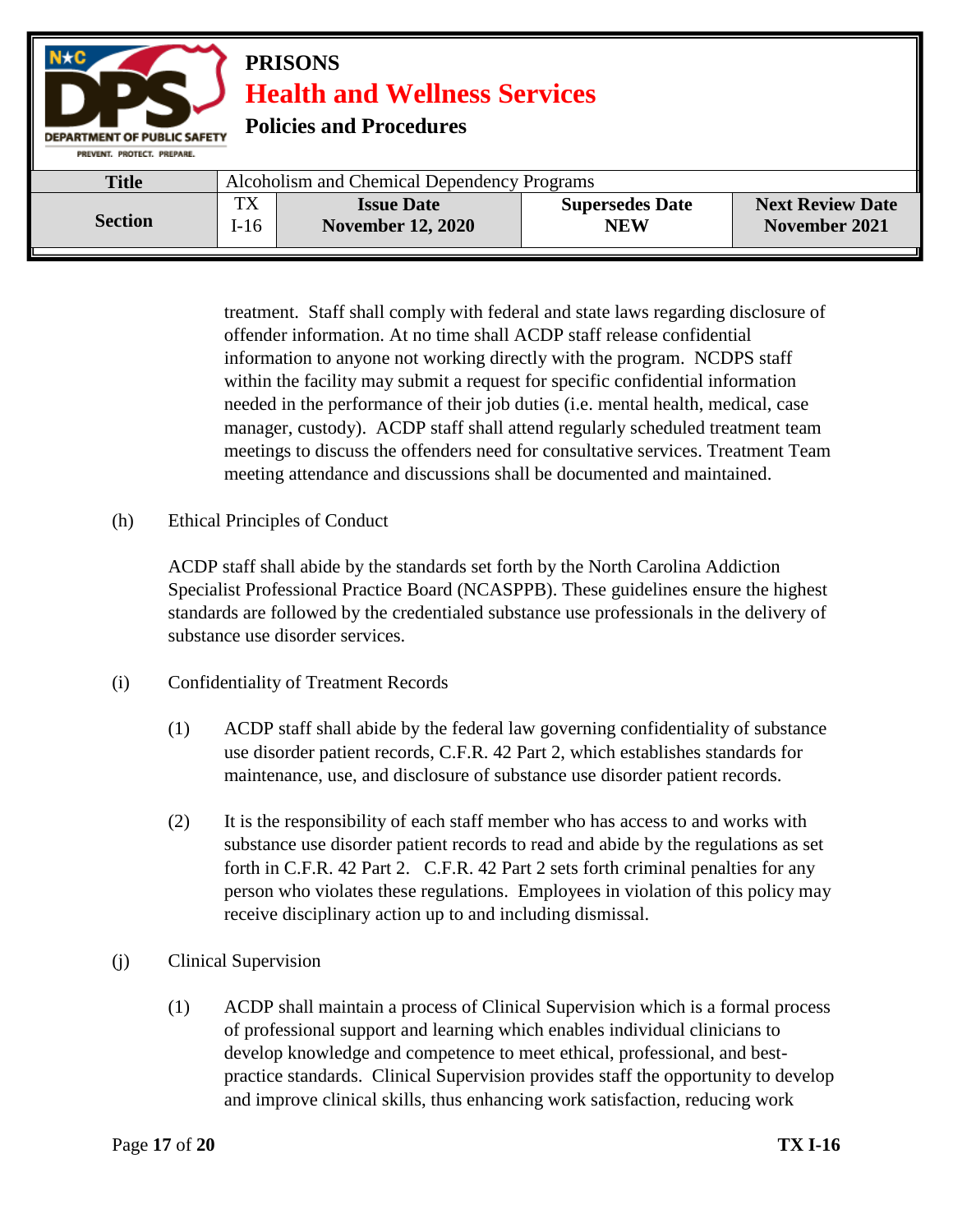

stress, and giving program participants the best possible treatment. Clinical Supervision promotes quality clinical practice, in addition to, ensuring the safety and welfare of program participants.

- (2) ACDP recognizes Clinical Supervision as an essential component of good quality clinical service provision and expects that all staff engaged in clinical interaction with offenders receive regular clinical supervision by suitably qualified supervisors and/or clinical supervisors approved by the North Carolina Substance Addiction Specialist Professional Practice Board (NCASPPB).
- (k) Credentialing Requirements and Maintenance

ACDP shall maintain a process of ensuring ACDP employees pursue and maintain appropriate job-related credentialing through the combined efforts of employees, clinical supervisors, program directors/coordinators, facility/district management, and ACDP administration.

- (1) The North Carolina General Assembly passed G.S. § 90-113.40 which mandated credentialing for all substance use disorder professionals mandatory. Acting in accordance, ACDP requires all clinical employees hired be registered, certified, or licensed with the North Carolina Addiction Specialist Professional Practice Board or other commensurate credentialing body.
- (2) Credentialing as a substance use disorder professional promotes standards for practice in the substance use disorder service delivery systems. It provides a means by which credentialed individuals under specific standards may be recognized and identified as possessing the necessary competencies as professionals in the field of substance use disorder counseling. Lastly, it establishes a means by which substance use disorder may demonstrate their integrity and credibility to the general public and to other agency stakeholders.

### (l) Training

ACDP shall maintain an effective training program to provide ongoing opportunities for professional growth and development to improve productivity, effectiveness, and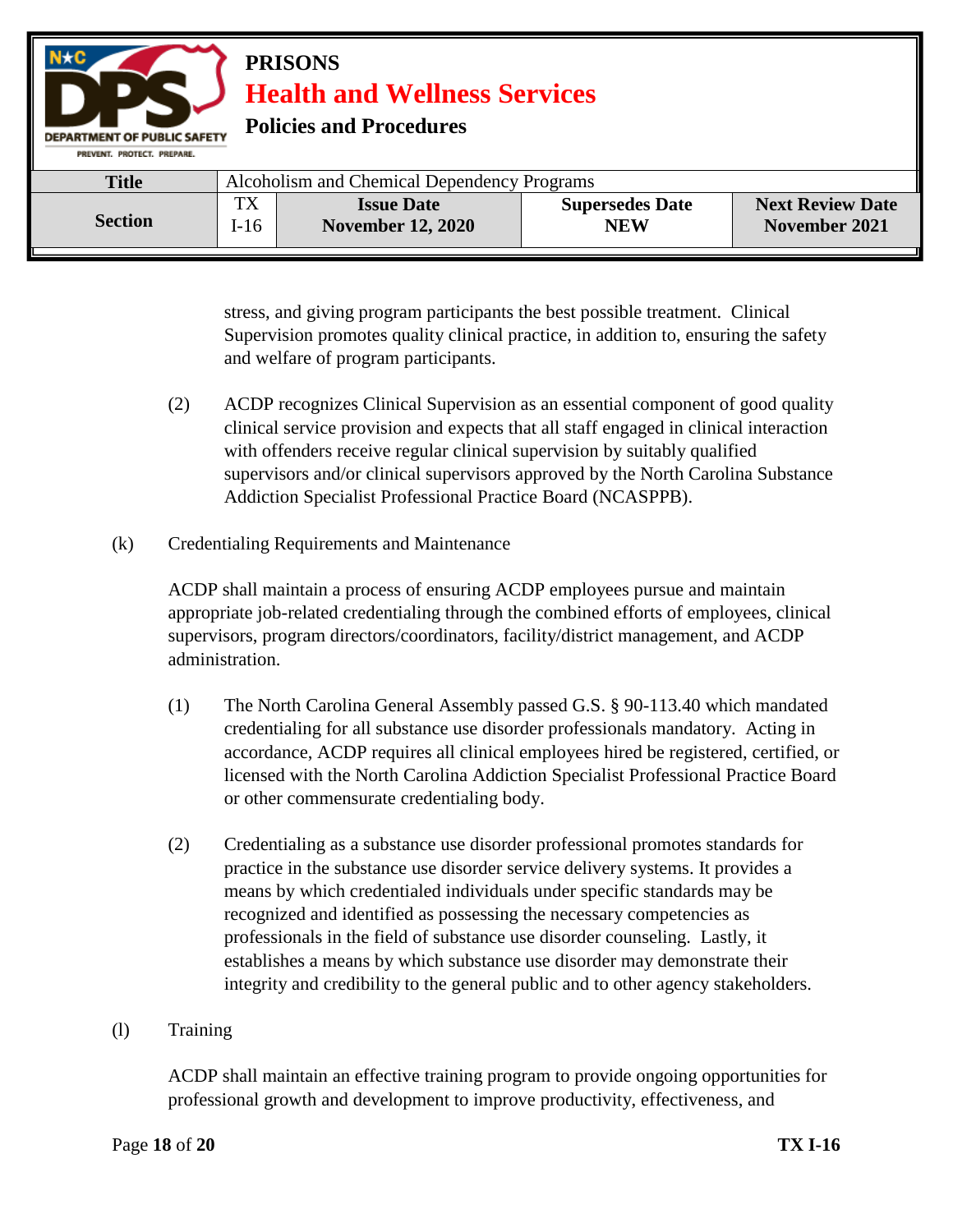| $N \star C$<br><b>PRISONS</b><br><b>Health and Wellness Services</b><br><b>Policies and Procedures</b><br><b>DEPARTMENT OF PUBLIC SAFETY</b><br>PREVENT, PROTECT, PREPARE, |                                             |                                               |                                      |                                          |  |
|----------------------------------------------------------------------------------------------------------------------------------------------------------------------------|---------------------------------------------|-----------------------------------------------|--------------------------------------|------------------------------------------|--|
| <b>Title</b>                                                                                                                                                               | Alcoholism and Chemical Dependency Programs |                                               |                                      |                                          |  |
| <b>Section</b>                                                                                                                                                             | TX<br>$I-16$                                | <b>Issue Date</b><br><b>November 12, 2020</b> | <b>Supersedes Date</b><br><b>NEW</b> | <b>Next Review Date</b><br>November 2021 |  |

efficiency by the development and better utilization of talents, abilities, and potential of employees. Within this process, ACDP shall provide required training related to positions credentialed through the North Carolina Addiction Specialist Professional Practice Board (NCASPPB).

- (m) Offender Drug/Alcohol Testing
	- (1) ACDP shall maintain a process outlining the conditions and procedures for requesting a drug screen of an offender participating in an ACDP program. ACDP has the responsibility to provide a safe environment for staff and offenders, and to enforce facility/program rules. Drug/alcohol testing is an effective means of suppressing contraband, and to the extent feasible, ensuring offenders are released from the program drug free.
	- (2) When there is a documented reason to believe an offender has used or is using drugs and/or alcohol, ACDP staff shall notify the appropriate staff, listed below:
		- (A) Prison-based programs: all approving and conducting of offender drug and alcohol testing is the responsibility of the Prison's facility staff.
		- (B) Community-based programs: all approving and conducting of offender drug and alcohol testing is the responsibility of the assigned Probation/Parole Officers.
- (n) Motivational Incentives

ACDP shall maintain a process of providing motivational incentives to encourage program participation; these incentives may be universal or individualized. Each program shall document available incentives in the program's client/resident handbook.

### Examples:

(1) Prison-based program participants qualify for Gain Time and Earned Time Credit, as outlined in NCDPS Sentence Credit policy.